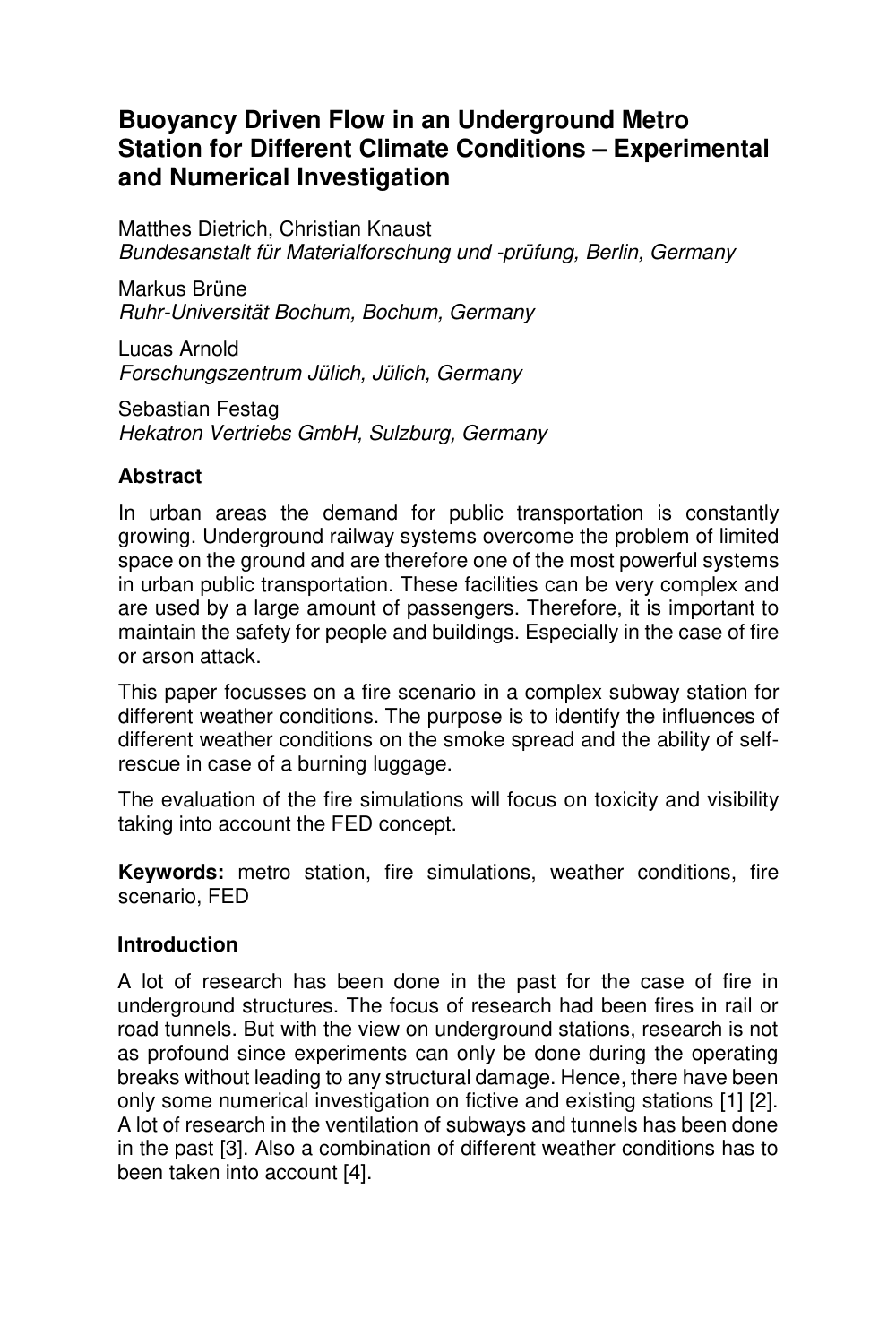In this research an existing underground station for different weather conditions is considered. To validate the results of the simulation, the research consists of an experimental and numerical part. The aim is to identify the impact of different weather conditions on a specific fire scenario and the corresponding escape routes.

# **Method**

To record data for different weather conditions, two experiments have been done in the subway station Osloer Straße. One experiment took place in January 2016 and the other one in June 2016. The station is a three-level cross section station in Berlin (Germany). The two lower levels connect two subway lines and the upper level serves as a distribution level were several shops are located. Fig. 1. shows an on top view of the three levels of the 3D CAD model of the station.



Fig. 1. 3D CAD model of the subway station, separation of the three levels.

The experimental data has been recorded at night during the operating breaks. For this time, there is no impact of the moving trains on the temperature and velocity distribution. During the experiment, the pressure, temperature and velocity were recorded. The pressure has been measured at the surface by a fixed installed weather station. The velocities were measured with ultrasonic anemometers at the entrances to the station and the tunnel sections of the 2<sup>nd</sup> and 3<sup>rd</sup> level. The temperature measurements have been done with temperature sensors in the station and the tunnel sections. Inside the station a total of 44 vertically temperature chains have been installed. Every temperature chain consists of up to eight thermocouples with a uniform distance of 0.3 m over the height.

In Fig. 2. the directions of the main background flow for winter in blue and summer in red are shown. During the experiments two main background flows have been identified. In winter, colder air from the surface is pushing into the 1<sup>st</sup> level and over the stairways into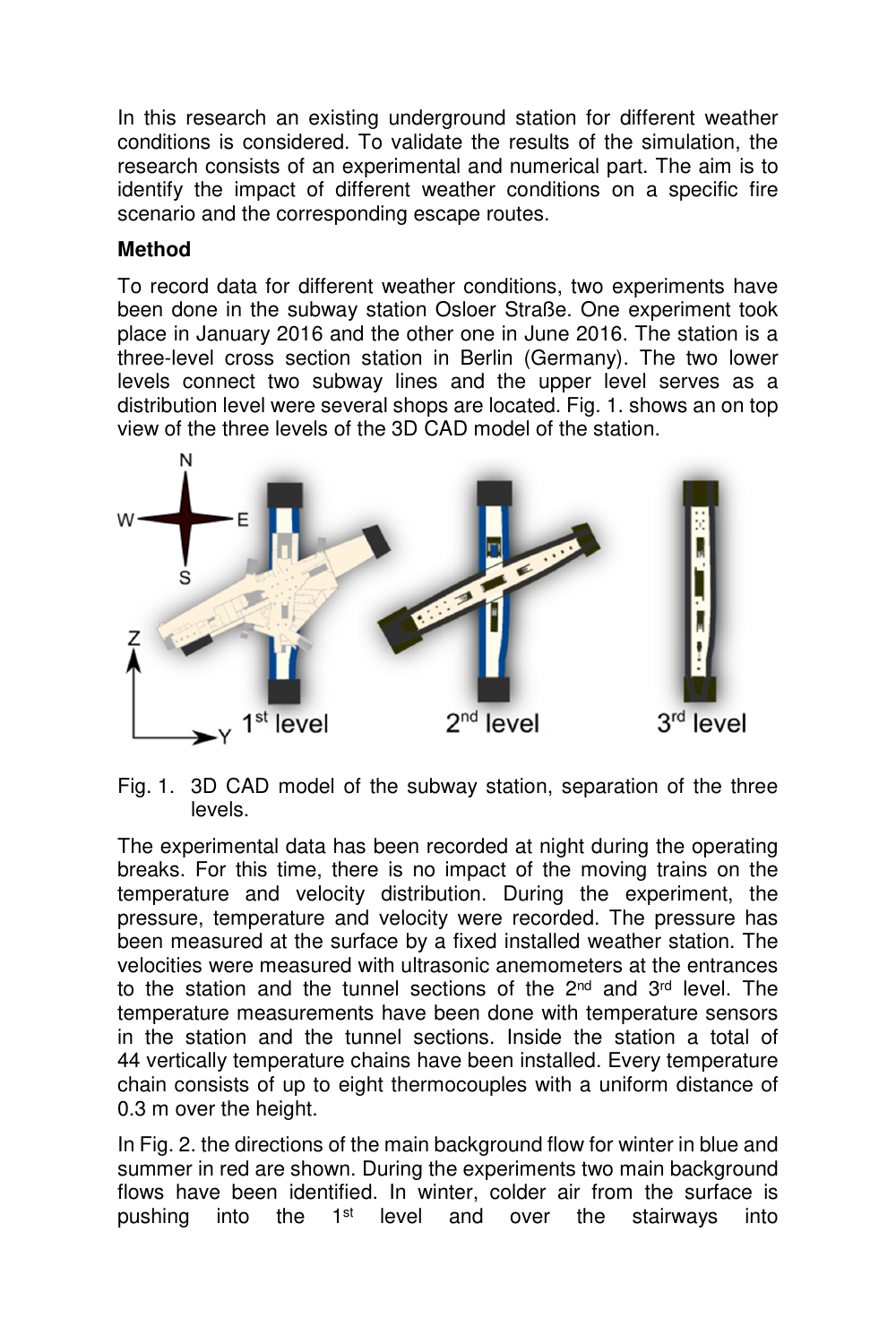the 2<sup>nd</sup> and 3<sup>rd</sup> level. In summer, warmer air from the 2<sup>nd</sup> and 3<sup>rd</sup> level is propagating over the stairways into the 1<sup>st</sup> level and is leaving the station through the entrances. Additionally, colder air from outside the station is pushing into the 1st level at three entrances. This leads to a flow in both directions at these entrances.



Fig. 2. Directions and temperatures of the main background flow for winter (blue) and summer (red), 3<sup>rd</sup> level (orange) and 2<sup>nd</sup> level (yellow).

In January 2017, a third experiment took place for which Hekatron provided 196 fire detectors of the type EN 54-31. The additional data of smoke density, CO concentration, and heat enables a better understanding of the background flow and smoke spread in the station. These results will be published in an additional publication.

The numerical investigations of the background flows and the fire scenarios are carried out with ANSYS CFX.

The discretization of the model is based on unstructured tetrahedrons and a prism layer near the walls. The maximal extension of the tetrahedrons is 0.3 m. The prism layer consists of 5 layers with an expansion rate of 1.3 and the size of the first layer is 0.04 m. This grid setup leads to a total of 6.2 million elements. The actual discretization of the model is a compromise between accuracy and computing resources and will be further investigated.

The non-wall boundary conditions are treated as openings and the experimental data were used to define the pressure at these surfaces. Hence, air can enter and exit the domain depending on the flow conditions. The pressure values were gained with an additional simulation. For the first simulation, the value and direction of the velocity measurements were set at these boundary's.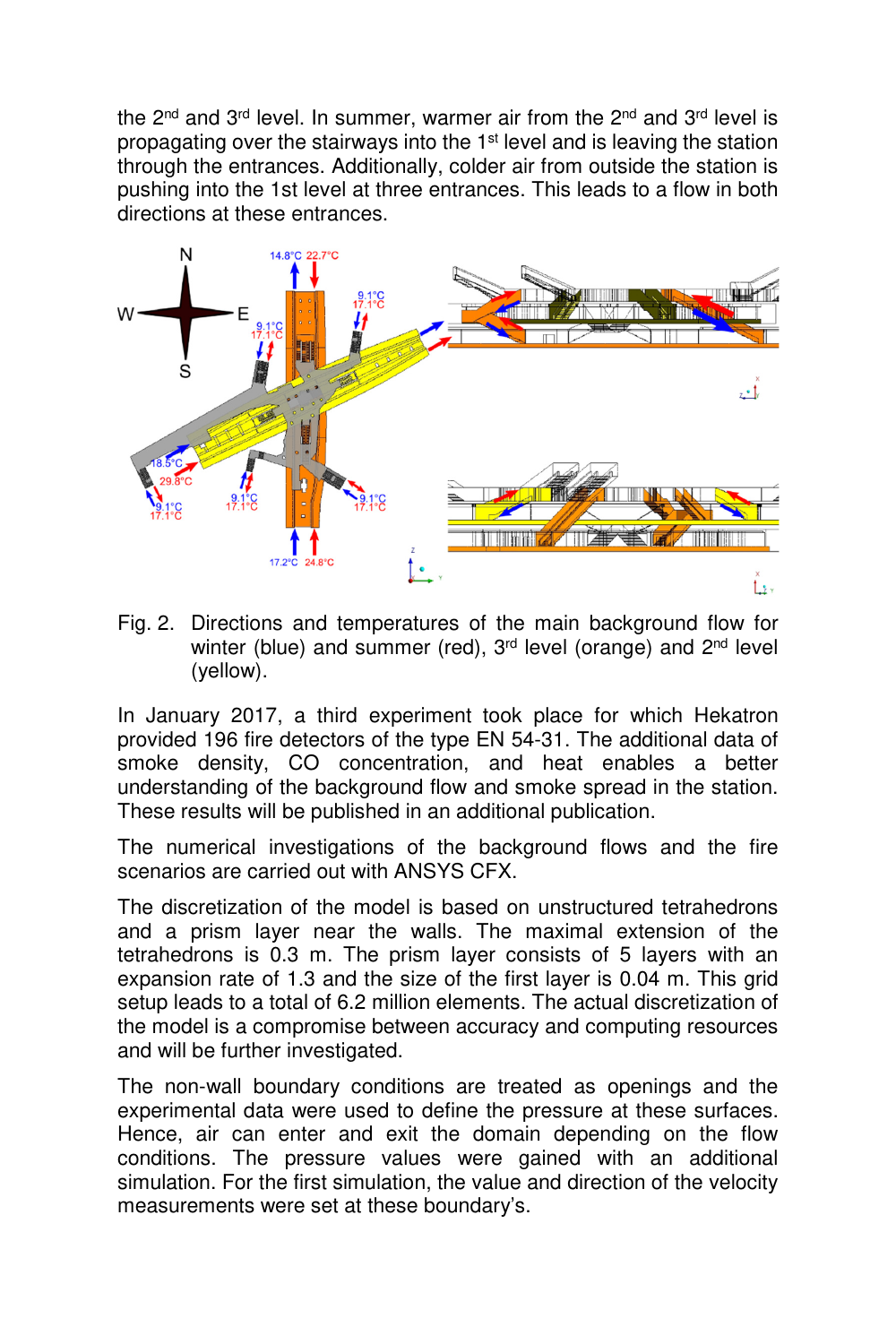From this solution, the pressure values were adopted to the final simulation. All other surfaces are treated as solid walls with a no-slip boundary condition. The model is divided into three domains to satisfy the demand of different temperatures at each level.

The final calculations are also done in two steps. In a first step the background flow is calculated as a steady state case. This solution is then taken as an initial condition to run the transient calculations of the fire scenarios. The used solver settings are listed in Table 1. The numerical models have been validated based on laboratory experiments in Aachen and the experiments in the subway station Osloer Straße [5].

| <b>Analysis Type</b>        | <b>Steady State</b>              | <b>Transient</b>              |  |  |
|-----------------------------|----------------------------------|-------------------------------|--|--|
| <b>Time Duration</b>        |                                  | 3600 s                        |  |  |
| <b>Time Step</b>            |                                  |                               |  |  |
| adaptive                    |                                  | $0.01 - 1$ s                  |  |  |
| <b>Convergence Criteria</b> |                                  |                               |  |  |
| Max. Iteration              | 1000                             |                               |  |  |
| <b>Residual Target</b>      | < 0.0001                         | < 0.0001                      |  |  |
| <b>Conservation Target</b>  | $< 1\%$                          | $< 1\%$                       |  |  |
| <b>Fluid Models</b>         |                                  |                               |  |  |
| <b>Heat Transfer</b>        | <b>Thermal Energy</b>            | <b>Thermal Energy</b>         |  |  |
| Turbulence                  | <b>Shear Stress</b><br>Transport | <b>Shear Stress Transport</b> |  |  |
|                             |                                  | <b>Buoyancy Turbulence</b>    |  |  |
| Combustion                  |                                  | <b>Eddy Dissipation</b>       |  |  |
| <b>Thermal Radiation</b>    | Discrete Transfer                | Discrete Transfer             |  |  |

Table 1. Solver settings.

The fire scenario is a burning suitcase, located in the middle of the 3rd level. The heat release rate is adopted from J. Bulk [6], with a maximum heat release rate of 250 kW. The combustible material is polyvinyl chloride and with the yields for carbon monoxide and soot [7] the following reaction equation is used.

 $C_2H_3Cl + 1,53O_2 + 5,76N_2 \rightarrow HCl + H_2O + 0,14CO + 0,96CO_2 + 0,9C + 5,76N_2$ 

The evaluation of the fire simulations will focus on toxicity and visibility considering the FED concept [8]. For this scenario, the most relevant parameter is the visibility, hence the fractional smoke concentration concept FECsmoke is applied. For large enclosures, this concept is defined as

 $\text{FEC}_{\text{smoke}} = (\text{OD/m})/0.08$  (Eq. 1)

OD is the optical density and is defined as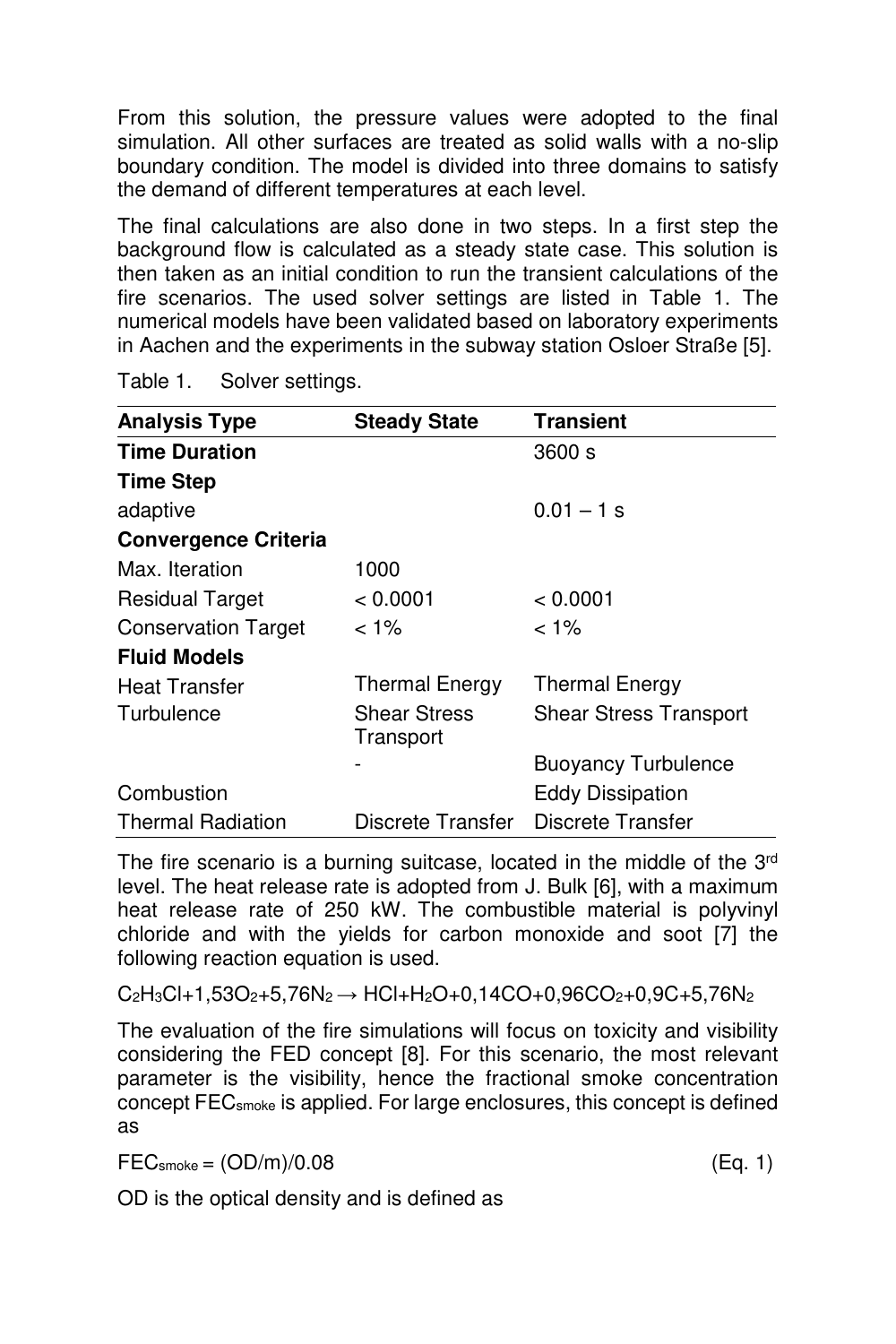$OD = \log e^{\alpha}$ (Eq. 2)

α is the light extinction coefficient, which is defined as

$$
\alpha = \alpha_m \cdot m_s \tag{Eq. 3}
$$

were  $\alpha_m$  is the specific light extinction coefficient and can be suggested with  $\alpha_m = 8700$  m<sup>2</sup>/kg for flaming combustion of plastic fuels and m<sub>s</sub> is the soot mass concentration. If the FEC<sub>smoke</sub> equals one, then a visibility of 10 m is not satisfied which seriously affect escape attempts.

The evaluation of the fire scenario is done for the winter and summer case from the experiments and a default case. For the default case, a reference pressure of 1 atm and a temperature value of 25 °C is set for the station and the surrounding regions. The visibility is evaluated at the bottom of the staircases and the entrances and exits of the station in 1.8 m height. The connection between the  $2^{nd}$  and  $3^{rd}$  level is the only exception. There the evaluation is done in the middle of the staircases in 1.8 m height.

#### **Results**

In Fig. 3. the temperature distribution for the winter and summer background flow with a cut plane through the middle of the 2<sup>nd</sup> level is shown.



Fig. 3. Temperature cut plane through the middle of the  $2^{nd}$  level; winter at top and summer at bottom.

In the winter case the total temperature range is 9.5 K with a maximum temperature of 18.6  $^{\circ}$ C in the 2<sup>nd</sup> level and a minimum temperature of 9.1 °C on the surface. For the summer case the total temperature range is 12.8 K with a maximum temperature of 29.9  $\degree$ C in the 2<sup>nd</sup> level and a minimum temperature of 17.1 °C on the surface.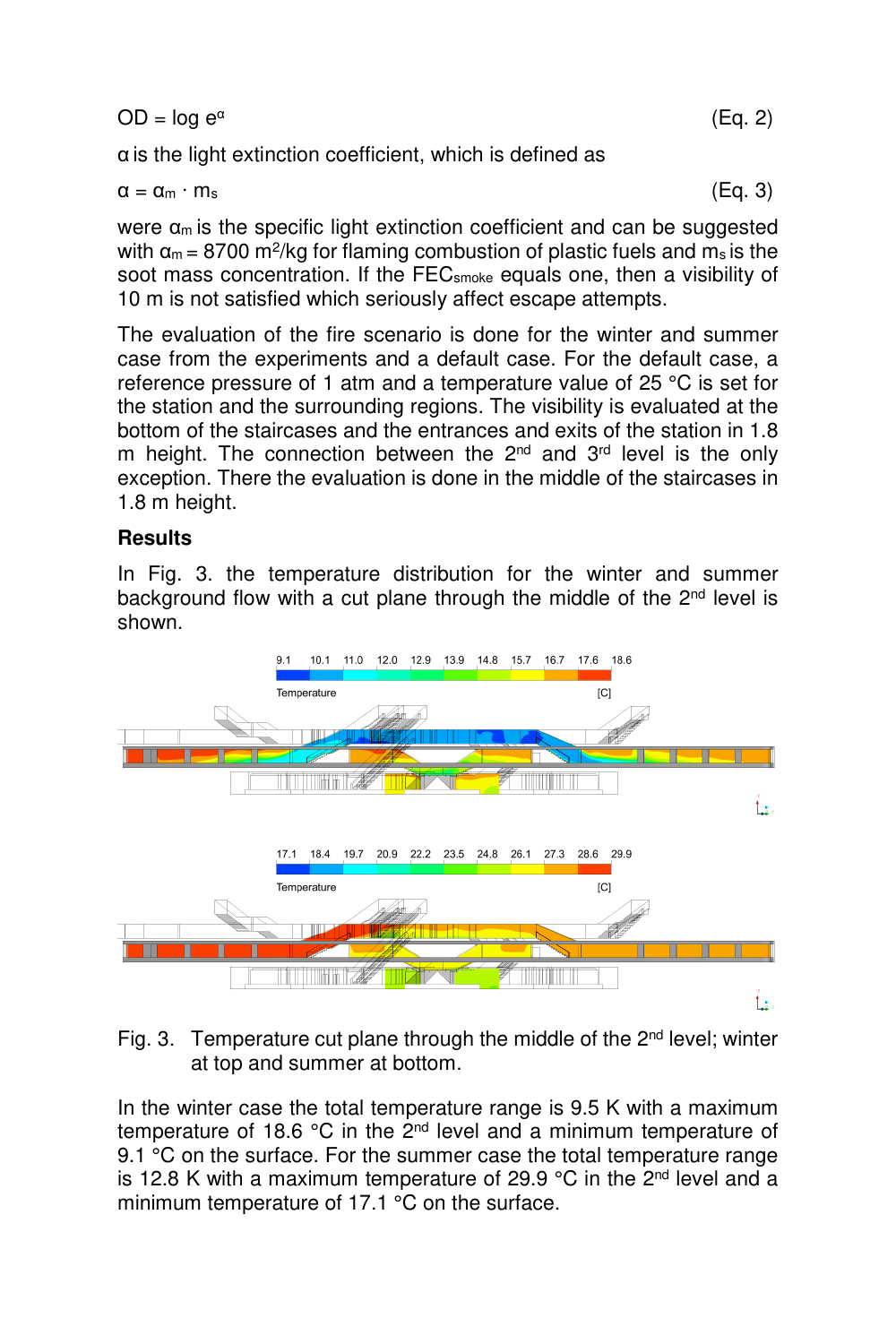The temperature chains are used to compare the results with the experiments. For the winter case the average deviation from the experiment and the simulation is 0.4 K with a Root Mean Square (RMS) of 0.6 K for all temperature couples, which corresponds to a deviation of about 6.3 % to the total temperature range. For the summer case the average deviation for all temperature couples is 0.7 K with a RMS of 1.0 K (7.8% deviation). For this case the biggest deviations are in the north-western part of the 1<sup>st</sup> level. Even if the flow direction and speed of the numerical simulations are close to the experimental data, the temperature profiles do not fit. The average deviation of the four chains is 2.2 K in the north-western region. A possible reason could be the colder air moving on ground of the  $1<sup>st</sup>$  level during the experiment than in the simulation. If these four chains are excluded, the average deviation is 0.6 with a RMS of 0.8 K. This would lead to a similar deviation of about 6.3 % to the winter background flow. Both background flows are matching the experimental data, even if not all phenomena can be resolved by the simulations.

In Fig. 4. is the FEC<sub>smoke</sub> profile over time for selected positions shown. There are significant differences in the smoke spread for the different weather conditions.



Fig. 4. FEC<sub>smoke</sub> profile over time for selected positions, black line (FECsmoke=1) indicates impairment of escape.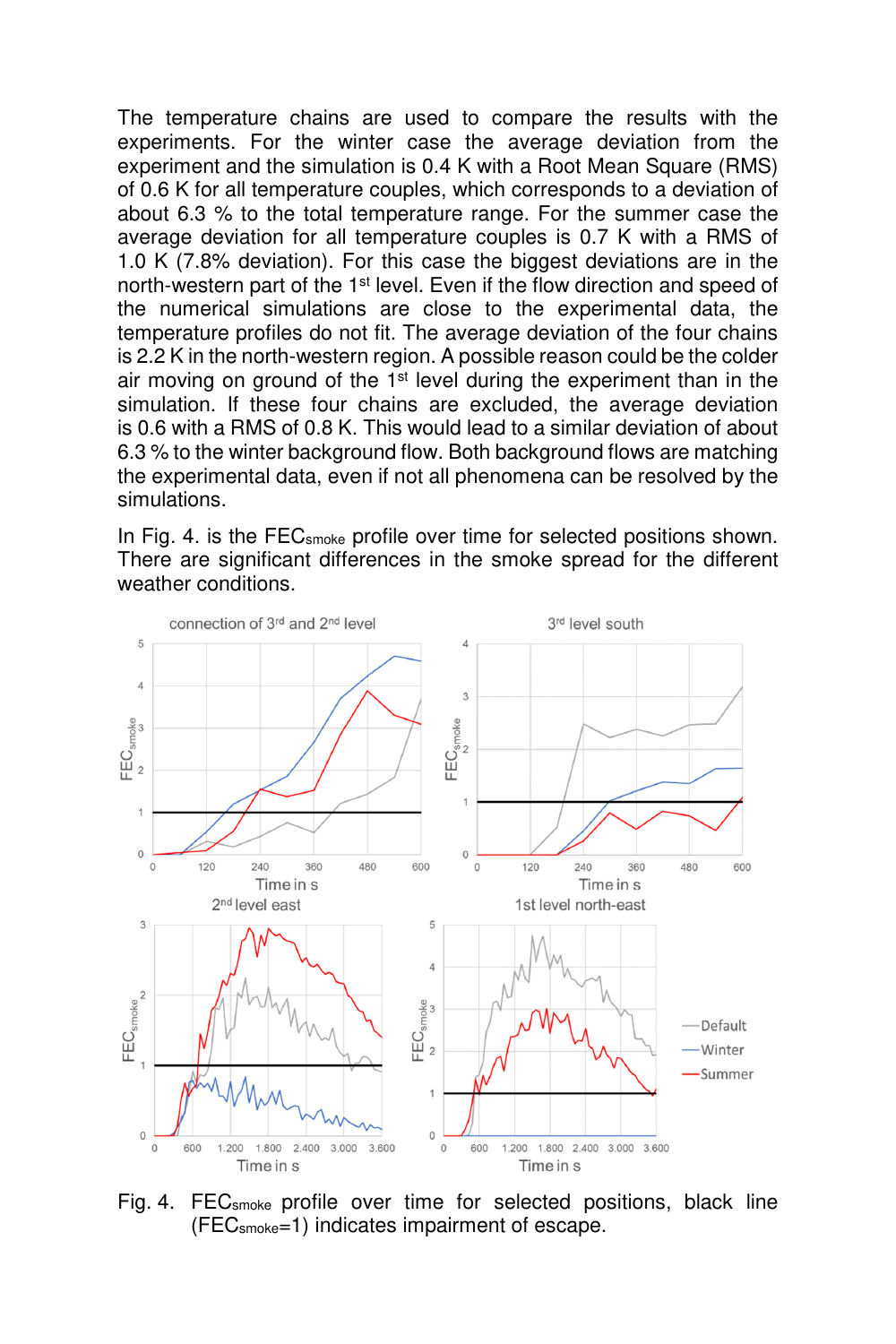In the winter case, no smoke spreads into the 1<sup>st</sup> level at all and all entrances and exits are possible exit routes. In the summer case, only the north-eastern exit of the 1<sup>st</sup> level is obstructed by the smoke after 9 minutes. In the default case, all exits are obstructed by the smoke after 29 minutes. The first exit that is not suitable for escape is the northeastern after 9 minutes and the last exit is in the north-western of the 1<sup>st</sup> level. In the 2nd level the influence of the weather condition is also to observe. In the winter case the smoke is spreading into the 2<sup>nd</sup> level but both staircases to the 1<sup>st</sup> level are always available for escape. For the summer and default case both staircases to the 1<sup>st</sup> level are obstructed by the smoke, but the time when they are obstructed differ. Table 2 shows, that in the default case both exits are obstructed almost at the same time point, but in the summer case the escape through the western exit is twice as long possible as the eastern exit.

Table 2. Time in minutes until the FECsmoke reaches 1 at the staircases in the 2<sup>nd</sup> and 3<sup>rd</sup> level for winter (blue), summer (red) and default (black).

| $2nd$ level |                | western |                  |  |    | eastern        |  |  |  |
|-------------|----------------|---------|------------------|--|----|----------------|--|--|--|
| $3rd$ level | 24<br>northern |         | 16<br>connection |  | 12 | 15<br>southern |  |  |  |
|             |                | 6       | ĥ                |  |    | h              |  |  |  |

In the 3<sup>rd</sup> level the FEC<sub>smoke</sub> reaches one at all chosen locations and for all cases but at different points in time. Table 2 shows the points in time for the different locations and cases. At the southern staircase, the escape is twice as long possible in the summer as in the winter and default case. The connection between  $2<sup>nd</sup>$  and  $3<sup>rd</sup>$  level is first obstructed for the winter and summer case, but is the last suitable escape route for the default case.

In addition, the weather conditions influence the smoke temperatures and thus the stratification of the smoke. This phenomenon occurs in the 2nd level where cooled smoke from the  $3<sup>rd</sup>$  level is also spreading on the ground in the winter and summer case. The results show that the weather conditions have significant impact on the smoke spread and the responding possible escape routes for this fire scenario.

## **Conclusion**

The results proved that there is a relevant background flow in subway stations which needs to be considered in the analysis of fire scenarios. The different weather conditions lead to different smoke spreads in the subway station and the obstruction of escape routes at different time points for this scenario. The knowledge of the smoke spread and available escape routes in a subway station for different weather conditions is essential to develop safety systems for existing and planned stations.